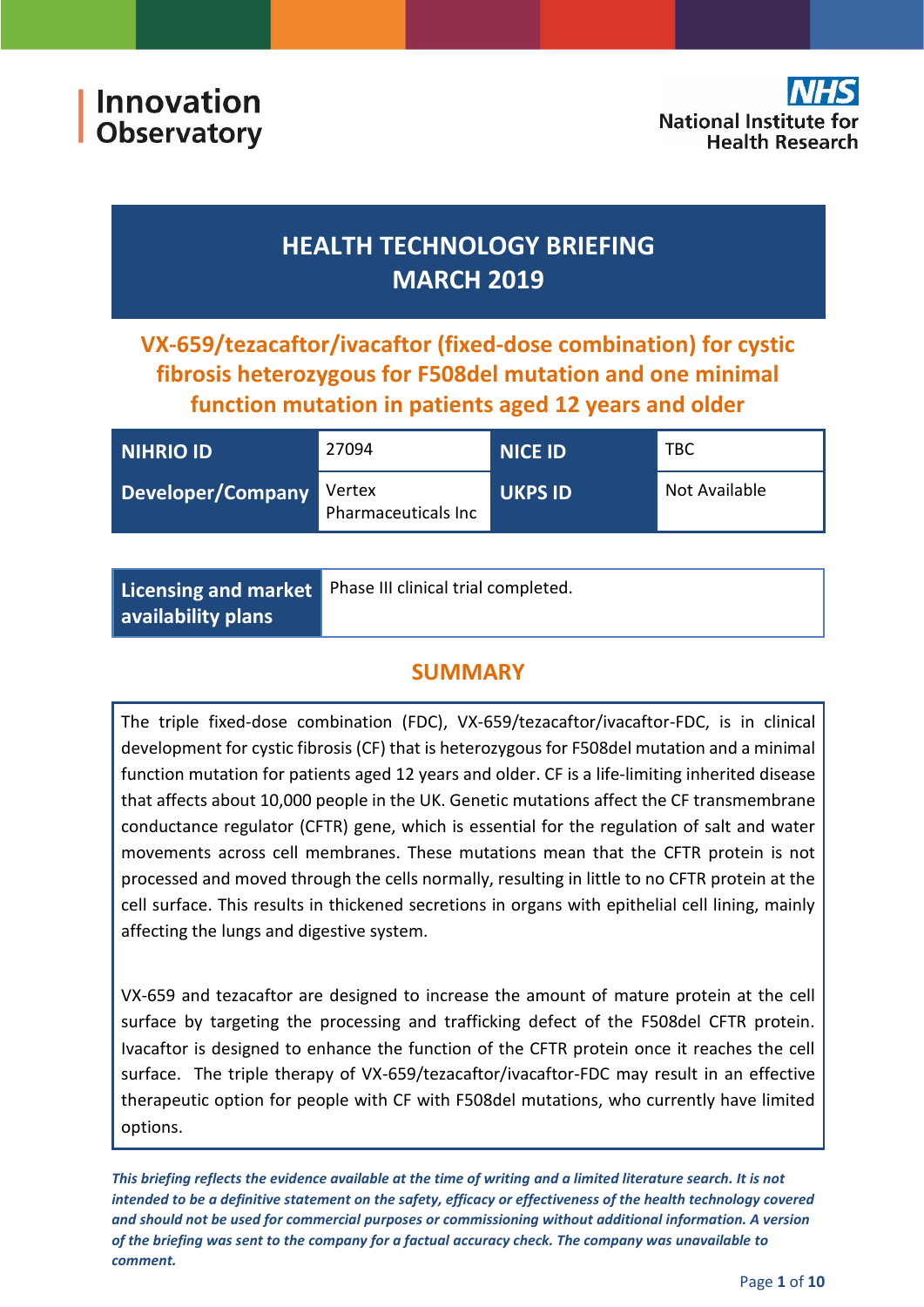# **PROPOSED INDICATION**

Cystic fibrosis (CF) heterozygous for F508del mutation in the cystic fibrosis transmembrane conductance regulator (CFTR) gene and a minimal function (MF) mutation (F/MF), patients aged 12 years and older. 1

### **TECHNOLOGY**

#### **DESCRIPTION**

The triple fixed-dose combination (FDC) of VX-659, tezacaftor and ivacaftor (VX659/tezacaftor/ivacaftor-FDC) is in clinical development for patients aged 12 years and older who have CF that is heterozygous for F508del mutation in the CFTR gene and a minimal function mutation (F/MF).<sup>1</sup> Currently eligible minimal function mutations for the VX-659 are outlined by the company.<sup>2</sup>

VX-659 is a next-generation CFTR corrector whose mechanism of action is based on clear additivity on functional and biochemical assays of CFTR processing, trafficking and function in vitro.<sup>3</sup>

Tezacaftor is a selective CFTR corrector that binds to the first Membrane Spanning Domain (MSD-1) of CFTR. Tezacaftor facilitates the cellular processing and trafficking of normal or multiple mutant forms of CFTR (including F508del-CFTR) to increase the amount of CFTR protein delivered to the cell surface, resulting in increased chloride transport in vitro.<sup>4</sup>

Ivacaftor is a CFTR potentiator that potentiates the channel-open probability (or gating) of CFTR at the cell surface to increase chloride transport. For ivacaftor to function CFTR protein must be present at the cell surface. Ivacaftor can potentiate the CFTR protein delivered to the cell surface by tezacaftor, leading to a further enhancement of chloride transport than either active substance alone. The combination targets the abnormal CFTR protein by increasing the quantity and function of CFTR at the cell surface and subsequently increasing airway surface liquid height, and ciliary beat frequency in vitro in human bronchial epithelial (HBE) cells from homozygous F508del CF patients. The exact mechanisms by which tezacaftor improves cellular processing and trafficking of F508del-CFTR and ivacaftor potentiates F508del-CFTR are not known.<sup>4</sup>

In the phase III clinical trial NCT03447249, patients were administered the triple FDC tablets of VX-659 240mg, tezacaftor 100mg and ivacaftor 150mg in the morning, followed by ivacaftor 150mg single tablet in the evening.<sup>5</sup> There is also a phase III extension study NCT03447262, in which patients receive active treatment for up to 96 weeks.<sup>6</sup>

### **INNOVATION AND/OR ADVANTAGES**

Whilst the dual combination of a first-generation CFTR corrector (lumacaftor or tezacaftor) and ivacaftor provides both short-term and long-term benefit to patients with F/F genotype, these combinations do not fully restore function to F508del CFTR protein and are not sufficiently active to improve outcomes in patients with F/MF genotypes.<sup>3</sup>

It has been shown in vitro that a combination of two correctors with distinct binding sites on CFTR and complementary mechanisms of action can increase the amount of F508del CFTR protein at the cell surface to a greater extent than either corrector alone. VX-659 has therefore been developed for use in combination with tezacaftor and ivacaftor to increase both the amount and function of F508del CFTR protein to a greater extent than a dual combination of a corrector and a potentiator. Additivity of VX-659 to tezacaftor and ivacaftor in vitro increases F508del CFTR protein processing within the cell and trafficking to the cell surface. Because tezacaftor and VX-659 work through different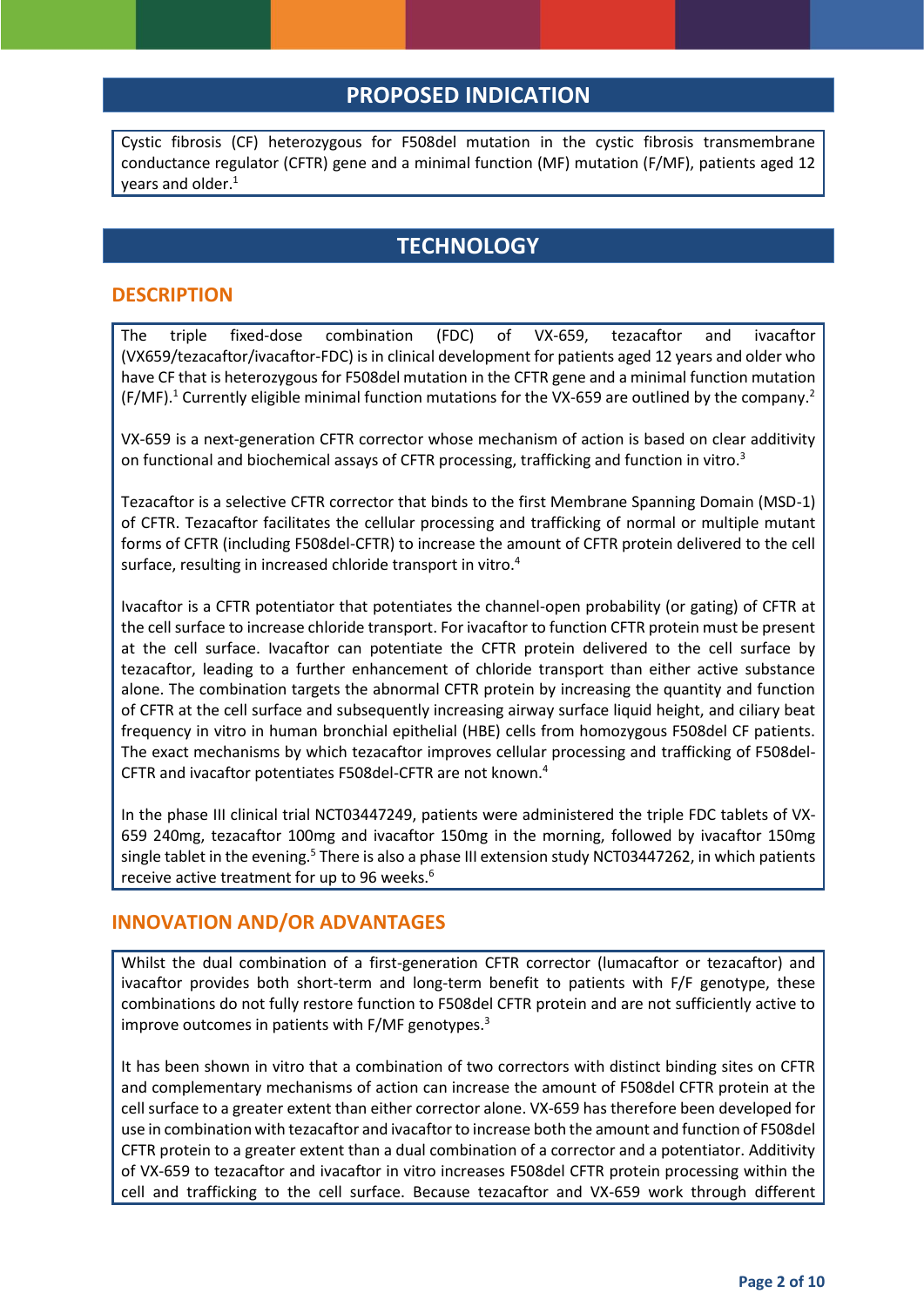mechanisms, it is believed that the combination will increase the amount of F508del CFTR protein at the cell surface more than either compound alone, an effect that could be potentiated by ivacaftor to further increase chloride transport.<sup>3</sup>

### **DEVELOPMENT STATUS AND/OR REGULATORY DESIGNATIONS**

VX-659/tezacaftor/ivacaftor-FDC does not currently have Marketing Authorisation in the EU/UK for any indication.

The treatment regimen of VX-659/tezacaftor/ivacaftor-FDC was granted orphan drug designation in the EU in December 2018 for the treatment of CF.<sup>7</sup>

The medicinal product Symkevi® (100mg tezacaftor and 150mg ivacaftor) in a combination regimen with Kalydeco® (150mg ivacaftor) has been granted Marketing Authorisation in the EU for patients aged 12 years and older with CF homozygous for F508del mutation (F/F) or with CF heterozygous for F508del mutation and have one of a number of listed mutations.<sup>8</sup> Very common adverse effects (>10%) in patients treated with Symkevi in combination with ivacaftor include nasopharyngitis and headache.<sup>4</sup>

The medicinal product Symkevi® (100mg tezacaftor and 150mg ivacaftor) was designated an orphan drug in the EU in February 2017, and this designation was maintained at the time of Marketing Authorisation.<sup>9</sup>

The medicinal product Kalydeco® (150mg ivacaftor) has been granted Marketing Authorisation in the  $FU$  for: $^{10}$ 

- the treatment of patients with cystic fibrosis (CF) aged 6 years and older and weighing 25 kg or more who have one of the following gating (class III) mutations in the CFTR gene: G551D, G1244E, G1349D, G178R, G551S, S1251N, S1255P, S549N or S549R
- the treatment of patients with cystic fibrosis (CF) aged 18 years and older who have an R117H mutation in the CFTR gene

The medicinal product Kalydeco® (150mg ivacaftor) was designated an orphan drug in the EU in July 2008, and this designation was maintained at the time of Marketing Authorisation.<sup>11</sup>

VX-659/tezacaftor/ivacaftor-FDC is in phase III clinical development for patients aged 6 to 11 years with CF with F/F or F/MF genotypes.<sup>12</sup>

# **PATIENT GROUP**

### **DISEASE BACKGROUND**

CF results from mutations affecting a gene that encodes for the CFTR (a chloride channel) which is essential for the regulation of salt and water movements across cell membranes. Absent or reduced function of CFTR results in thickened secretions in organs with epithelial cell lining, hence it is multisystem, although mainly affects the lungs, digestive system and vas deferens (part of the male reproductive system).<sup>13</sup>

In CF, the airways become clogged with thick sticky mucus, which impairs the clearance of microorganisms. This leads to recurrent infection, inflammation, bronchial damage, bronchiectasis and eventually death from respiratory failure. Patients are often infected with *S. aureus* and *P.*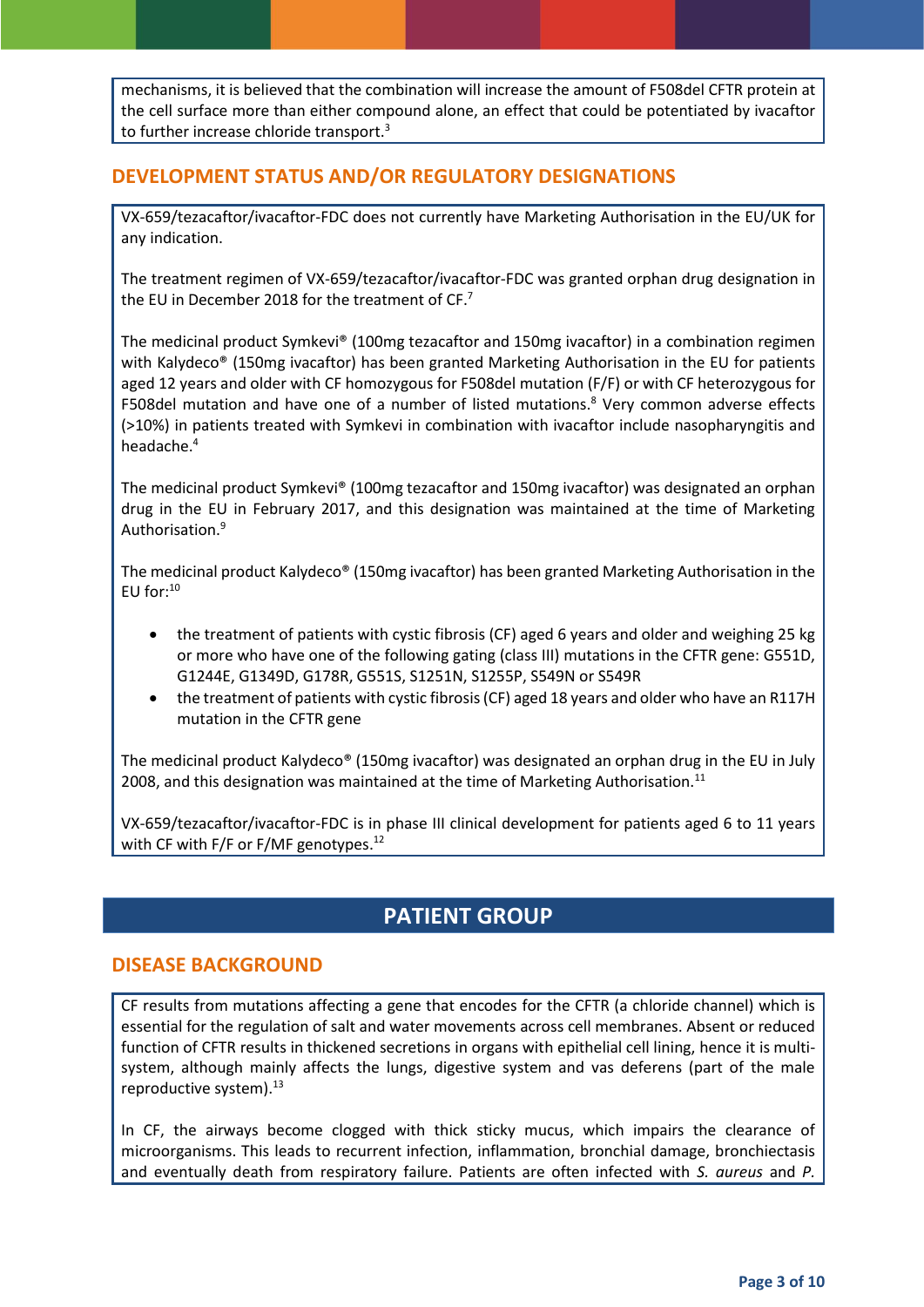*aeruginosa*, but also by a number of other organisms, some of which are resistant to many antibiotics.<sup>13</sup>

In about 85% of cases the pancreatic exocrine ducts become sufficiently blocked to cause maldigestion and intestinal malabsorption (pancreatic insufficiency). Infants may fail to thrive, and older children and adults may become under-nourished. Appetite is often adversely affected which is a problem as there is an underlying increase in metabolic demands leading to a need for an increased energy intake. Other complications include male infertility, CF-related diabetes, chronic liver disease and portal hypertension, joints affected by CF-arthropathy, bones affected by reduced bone mineral density, and behavioural and psychological problems associated with a sever long-term medical condition.<sup>13</sup>

### **CLINICAL NEED AND BURDEN OF DISEASE**

Cystic fibrosis (CF) is the most common, life-limiting recessively inherited disease in the UK.<sup>13</sup> The latest annual report from the UK Cystic Fibrosis Registry shows that in 2017:<sup>14</sup>

- 10,469 people in the UK had a diagnosis of CF
- 214 patients were newly-diagnosed, of which 172 were identified by newborn screening
- 132 people with CF died, and the median age at death was 31 years
- 6,878 patients were aged 12 years and older (69.6% of patients who had annual reviews)
- 9,818 (99.3%) patients have been genotyped, of which 3,990 (40.4%) were heterozygous for F508del mutation

In England in 2017/18 there were 13,592 hospital admissions with a primary diagnosis of CF (ICD-10 code E84), resulting in 88,098 finished consultant episode (FCE) bed days.<sup>15</sup>

# **PATIENT TREATMENT PATHWAY**

#### **TREATMENT PATHWAY**

Care for people with CF should be provided by a specialist CF multidisciplinary team (MDT) based at a specialist CF centre. The MDT should include specialist paediatricians or adult physicians, nurses, physiotherapists, dietitians, pharmacists and clinical psychologists. Patients should have a comprehensive annual review, and routine reviews at regular intervals.<sup>16</sup>

Current treatments for CF manage the symptoms and complications rather than the cause of the disease. 17

### **CURRENT TREATMENT OPTIONS**

Treatments can be broadly classified as:

- nutritional repletion (for example, pancreatic enzymes and nutritional supplements)
- relief of airway obstruction (for example, physiotherapy, drugs to improve clearance of mucus such as dornase alfa [rhDNase], hypertonic saline, and bronchodilators)
- treatment of acute infections
- suppression of chronic infection
- suppression of inflammation (for example, steroids, high dose ibuprofen)
- lung transplantation $17$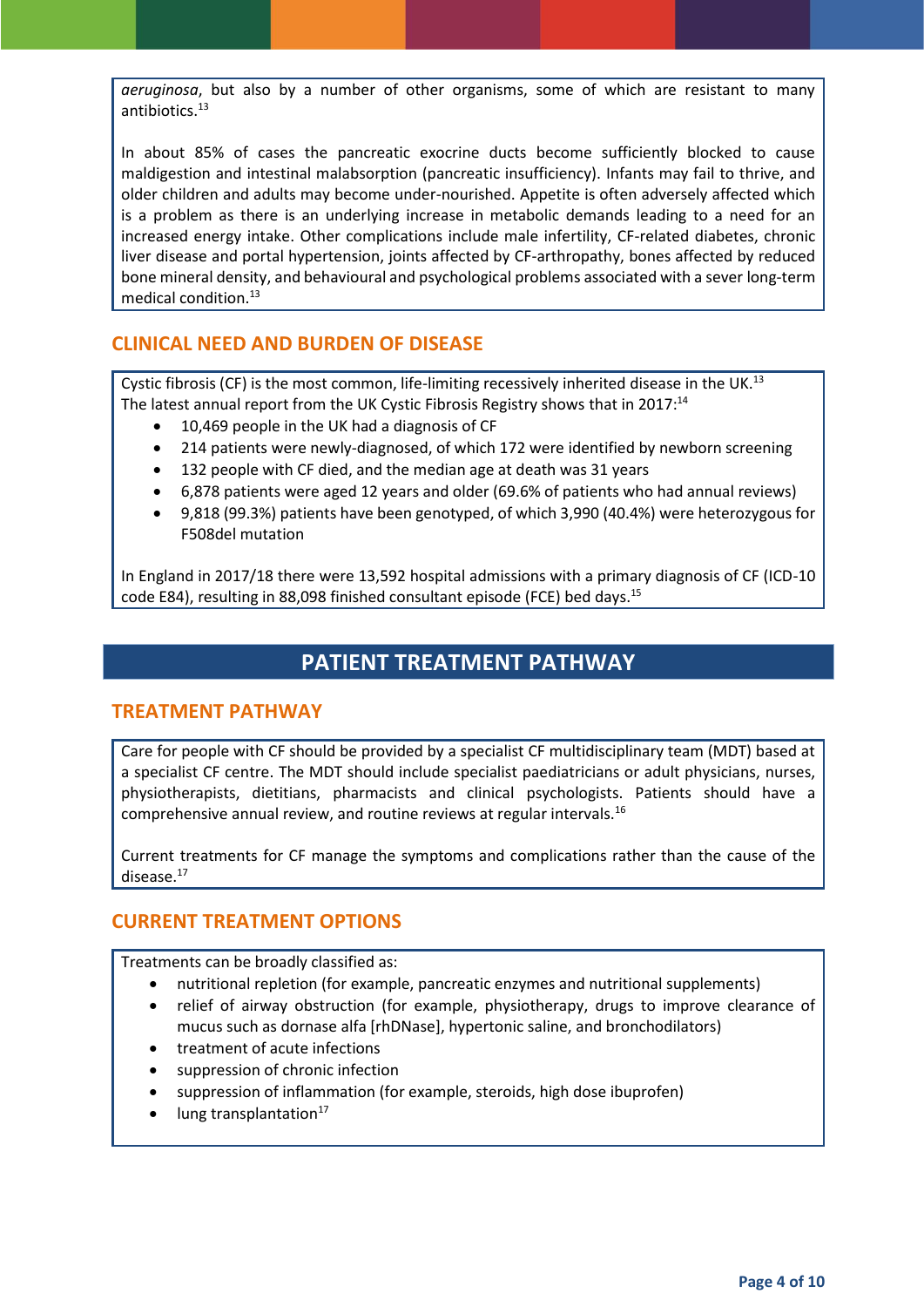NICE recommends mannitol dry powder for inhalation as an option for treating CF in adults who cannot use rhDNase and whose lung function is rapidly declining and for whom other osmotic agents are not considered appropriate.<sup>18</sup>

The medicinal product Orkambi® (lumacaftor and ivacaftor combination regimen) has a Marketing Authorisation in the UK for the treatment of patients aged 12 years and older with CF with F/F genotype, but is not recommended by NICE.<sup>19,20</sup>

### **PLACE OF TECHNOLOGY**

If licensed, VX-659/tezacaftor/ivacaftor-FDC will offer a treatment option for patients aged 12 years and older with CF with F/MF genotype, who currently have no available CFTR modulator therapy.<sup>3</sup>

**CLINICAL TRIAL INFORMATION**

| <b>Trial</b>                    | NCT03447249, EudraCT-2017-004132-<br>11, VX17-659-102; heterozygous for<br><b>F508del mutation and a minimal</b><br>function (MF) mutation (F/MF); VX-<br>659-tezacaftor-ivacaftor vs triple<br>placebo; phase IIIe   | NCT03447262, EudraCT-2017-<br>004134-29, VX17-659-105;<br>heterozygous for F508del mutation<br>and a minimal function (MF)<br>mutation (F/MF) or homozygous for<br>F508del mutation (F/F); VX-659-<br>tezacaftor-ivacaftor; phase III<br>extension |
|---------------------------------|-----------------------------------------------------------------------------------------------------------------------------------------------------------------------------------------------------------------------|----------------------------------------------------------------------------------------------------------------------------------------------------------------------------------------------------------------------------------------------------|
| <b>Sponsor</b>                  | <b>Vertex Pharmaceuticals Inc</b>                                                                                                                                                                                     | <b>Vertex Pharmaceuticals Inc</b>                                                                                                                                                                                                                  |
| <b>Status</b>                   | Ongoing                                                                                                                                                                                                               | Ongoing                                                                                                                                                                                                                                            |
| Source of<br><b>Information</b> | Trial registry, <sup>5</sup> press release <sup>1</sup>                                                                                                                                                               | Trial registry <sup>6</sup>                                                                                                                                                                                                                        |
| Location                        | EU (incl UK), USA, Canada, Israel and<br>Australia                                                                                                                                                                    | EU (incl UK), USA, Canada, Israel and<br>Australia                                                                                                                                                                                                 |
| <b>Design</b>                   | Randomised, placebo-controlled                                                                                                                                                                                        | Single group assignment, open label                                                                                                                                                                                                                |
| <b>Participants</b>             | n=385; aged 12 yrs and older; cystic<br>fibrosis; heterozygous for F508del<br>mutation and a minimal function (MF)<br>mutation (F/MF); FEV1 value ≥40% and<br>$\leq$ 90% of predicted mean for age, sex<br>and height | Previously participated in parent<br>studies NCT03447249 or<br>NCT03460990                                                                                                                                                                         |
| <b>Schedule</b>                 | Randomised to fixed dose combination<br>(FDC) of VX-659 240mg / tezacaftor<br>100mg / ivacaftor 150mg tablets in the<br>morning, ivacaftor 150mg tablet in the<br>evening vs triple placebo                           | FDC of VX-659 240mg / tezacaftor<br>100mg / ivacaftor 150mg tablets in<br>the morning, ivacaftor 150mg tablet<br>in the evening                                                                                                                    |
| Follow-up                       | Active treatment for 24 wks, safety<br>follow-up for 4 wks                                                                                                                                                            | Active treatment up to 96 wks,<br>safety follow-up for 4 wks                                                                                                                                                                                       |
| Primary<br><b>Outcomes</b>      | Absolute change in ppFEV1 [Time<br>frame: from baseline at wk 24]                                                                                                                                                     | Safety and tolerability of long-term<br>treatment based on adverse events<br>(AEs) [Time frame: from baseline<br>through safety follow-up (up to 100<br>wks)]                                                                                      |
| Secondary<br><b>Outcomes</b>    | Absolute change in ppFEV1 [Time<br>$\bullet$<br>frame: from baseline through wk<br>24]                                                                                                                                | Time frame: from baseline through<br>last dose of study drug (up to 96<br>wks):                                                                                                                                                                    |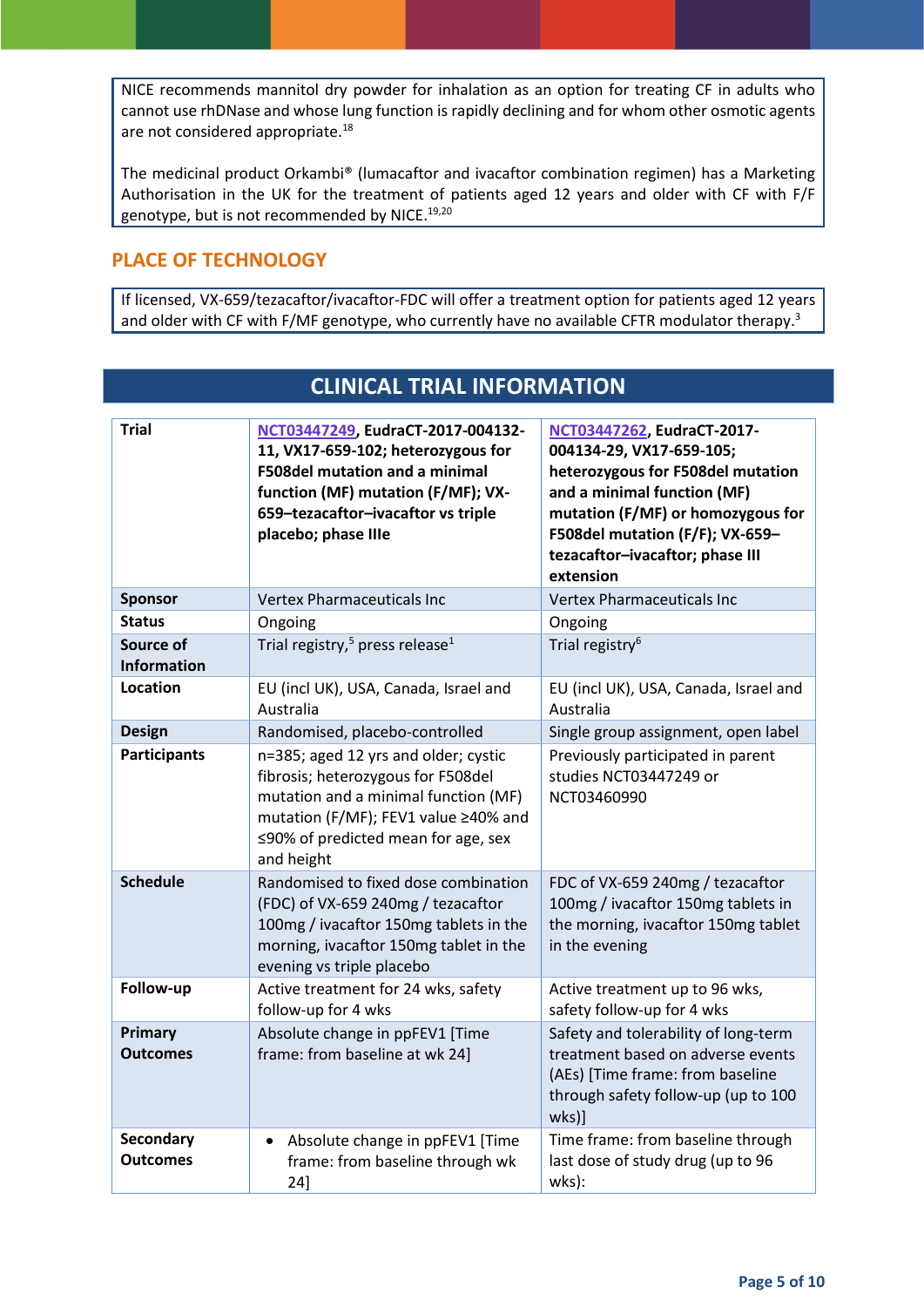|                                   | Number of pulmonary<br>$\bullet$<br>exacerbations (PEx) [Time frame:<br>through wk 24]<br>Time to first PEx [Time frame:<br>$\bullet$<br>through wk 24]<br>Absolute change in body mass<br>$\bullet$<br>index (BMI) [Time frame: from<br>baseline at wk 24]<br>Absolute change in BMI z-score<br>$\bullet$<br>[Time frame: from baseline at wk<br>24]<br>Absolute change in body weight<br>[Time frame: from baseline at wk<br>24]<br>Absolute change in CFQ-R<br>٠<br>respiratory domain score [Time<br>frame: from baseline at wk 4 and<br>through wk 24]<br>Absolute change in sweat chloride<br>$\bullet$<br>[Time frame: from baseline at wk 4<br>and through wk 24]<br>Safety and tolerability assessed by<br>٠<br>number of subjects with AEs and<br>SAEs [Time frame: from baseline<br>through 4-wk safety follow-up (up<br>to 28 wks)]<br>Observed pre-dose concentration<br>(Ctrough) of VX-659, tezacaftor,<br>metabolite M1-tezacaftor, and<br>ivacaftor [Time frame: from day 1<br>through wk 16] | Absolute change from baseline in<br>$\bullet$<br>ppFEV1<br>Absolute change in sweat<br>$\bullet$<br>chloride<br>Number of pulmonary<br>$\bullet$<br>exacerbations (PEx)<br>Time to first PEx<br>$\bullet$<br>Absolute change in body mass<br>٠<br>index (BMI)<br>Absolute change in BMI z-score<br>$\bullet$<br>Absolute change in body weight<br>$\bullet$<br>Absolute change from baseline in<br>$\bullet$<br>CFQ-R respiratory domain score |
|-----------------------------------|----------------------------------------------------------------------------------------------------------------------------------------------------------------------------------------------------------------------------------------------------------------------------------------------------------------------------------------------------------------------------------------------------------------------------------------------------------------------------------------------------------------------------------------------------------------------------------------------------------------------------------------------------------------------------------------------------------------------------------------------------------------------------------------------------------------------------------------------------------------------------------------------------------------------------------------------------------------------------------------------------------------|------------------------------------------------------------------------------------------------------------------------------------------------------------------------------------------------------------------------------------------------------------------------------------------------------------------------------------------------------------------------------------------------------------------------------------------------|
| <b>Key Results</b>                | Mean absolute improvement in<br>ppFEV1 of 14.0 % points from baseline<br>at wk 4 in VX-659-tezacaftor-ivacaftor<br>group compared to triple placebo<br>group (p<0.0001). Mean absolute<br>within-group improvement in ppFEV1<br>from baseline for VX-659-tezacaftor-<br>ivacaftor group was 13.0 % points at<br>wk 4.<br>Mean absolute within-group change in<br>ppFEV1 from baseline for triple<br>placebo group was -1.0 % points at wk<br>4.                                                                                                                                                                                                                                                                                                                                                                                                                                                                                                                                                                |                                                                                                                                                                                                                                                                                                                                                                                                                                                |
| <b>Adverse effects</b>            | VX-659-tezacaftor-ivacaftor FDC                                                                                                                                                                                                                                                                                                                                                                                                                                                                                                                                                                                                                                                                                                                                                                                                                                                                                                                                                                                |                                                                                                                                                                                                                                                                                                                                                                                                                                                |
| (AEs)                             | regimen generally well tolerated.                                                                                                                                                                                                                                                                                                                                                                                                                                                                                                                                                                                                                                                                                                                                                                                                                                                                                                                                                                              |                                                                                                                                                                                                                                                                                                                                                                                                                                                |
| <b>Expected</b><br>reporting date | Study completion date reported as<br>April 2019. Additional safety and<br>efficacy data, including key secondary<br>endpoints, to be disclosed H2 2019.                                                                                                                                                                                                                                                                                                                                                                                                                                                                                                                                                                                                                                                                                                                                                                                                                                                        | Study completion date reported as<br>April 2021                                                                                                                                                                                                                                                                                                                                                                                                |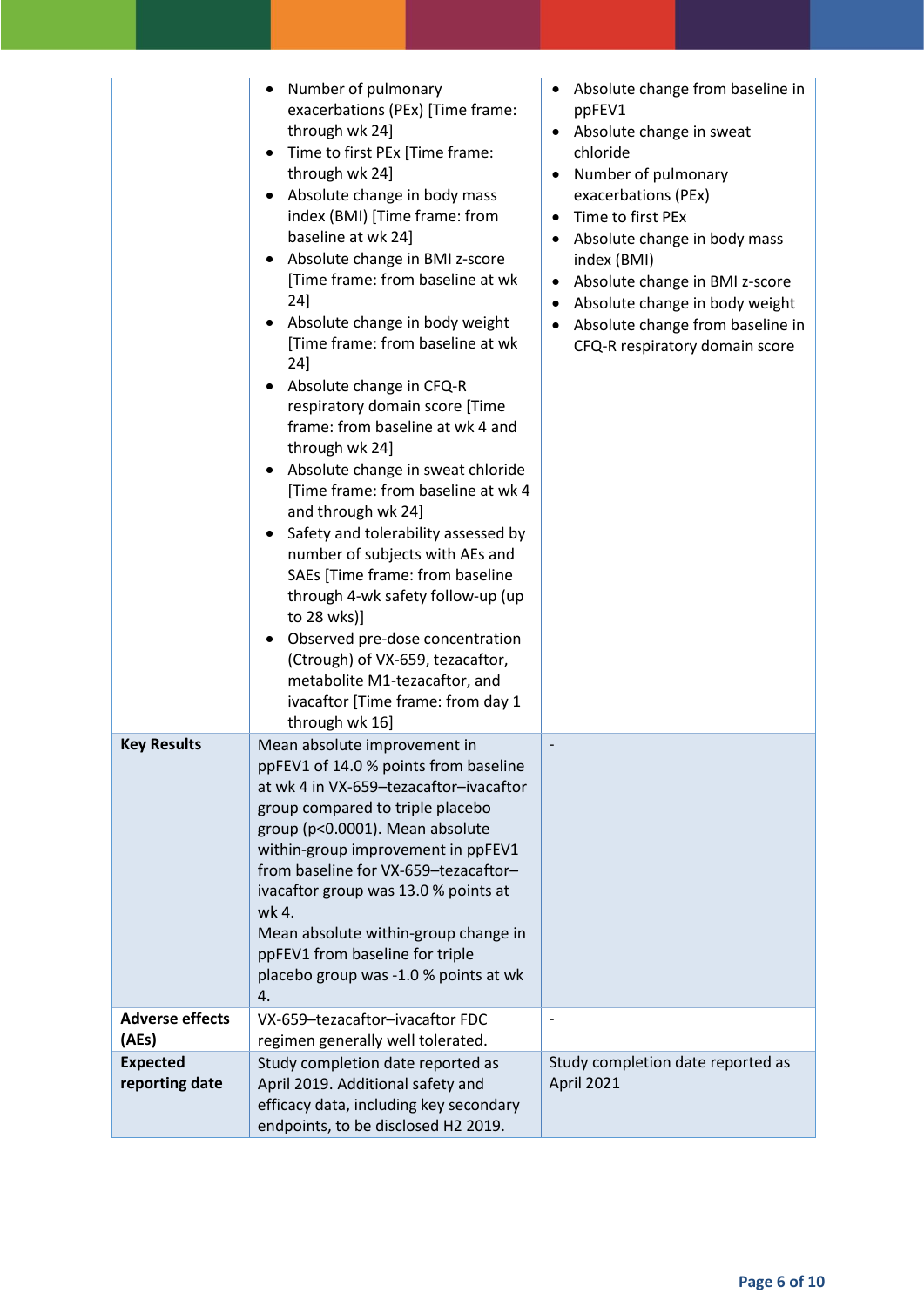| <b>Trial</b>                    | NCT03224351, EudraCT-2016-003585-11, VX16-659-101; VX-659-tezacaftor-<br>ivacaftor or VX-659-tezacaftor-VX-561 vs placebo; phase II                                                                                                                                                                                                            |
|---------------------------------|------------------------------------------------------------------------------------------------------------------------------------------------------------------------------------------------------------------------------------------------------------------------------------------------------------------------------------------------|
| <b>Sponsor</b>                  | <b>Vertex Pharmaceuticals Inc</b>                                                                                                                                                                                                                                                                                                              |
| <b>Status</b>                   | Published                                                                                                                                                                                                                                                                                                                                      |
| Source of<br><b>Information</b> | Publication, <sup>3</sup> trial registry <sup>21</sup>                                                                                                                                                                                                                                                                                         |
| Location                        | EU (incl UK), USA and Israel                                                                                                                                                                                                                                                                                                                   |
| <b>Design</b>                   | Randomised, placebo-controlled                                                                                                                                                                                                                                                                                                                 |
| <b>Participants</b>             | n=124; aged 18 yrs and older; cystic fibrosis; heterozygous for F508del mutation<br>and a MF mutation (F/MF), or homozygous for F508del mutation (F/F); FEV1<br>value ≥40% and ≤90% of predicted mean for age, sex and height                                                                                                                  |
| <b>Schedule</b>                 | Period 1 (4 wk)<br>Period 2 (4 days)<br>/X-659, 400 mg, +TEZ-IVA<br>$N = 22$<br>Safety follow-up<br><b>Screening</b><br>$N = 20$<br>VX-659, 240 mg, +TEZ-IVA<br>TEZ-IVA<br>Phase 2 (Phe508del-minimal function)<br>period<br>period<br>VX-659, 80 mg, +TEZ-IVA<br>$N-11$<br>(4 wk)<br>$(4 \text{ wk})$<br>Triple placebo<br>$N - 10$<br>Placeb |
|                                 | Run-in period (4 wk)<br>Period 1 (4 wk)<br>Period 2 (4 weeks)<br>Safety follow-up<br>Screening<br>VX-659, 400 mg, +TEZ-IVA<br>$N-18$<br>Phase 2 (Phe508del-Phe508del)<br>TEZ-IVA<br><b>TEZ-IVA</b><br>period<br>period<br>Placebo+TEZ-IVA<br>$N-11$<br>(4 wk)<br>(4 wk)                                                                        |
|                                 | Period 1 (4 wk)<br>Safety follow-up<br>Screening<br>VX-659, 400 mg, +TEZ-VX-561<br>$N-19$<br>Phase 2 (Phe508del-minimal function: VX-561)<br>period<br>period<br><b>Triple placebo</b><br>$N=6$<br>$(4 \text{ wk})$<br>(4 wk)                                                                                                                  |
| Follow-up                       | See chart above                                                                                                                                                                                                                                                                                                                                |
| Primary<br>Outcomes             | Safety and tolerability assessed by number of subjects with AEs and SAEs<br>[Time frame: from baseline through safety follow-up (20 wk)]<br>Absolute change in ppFEV1 [Time frame: from baseline through day 29]                                                                                                                               |
| <b>Secondary</b>                | Time frame: from baseline through day 29:                                                                                                                                                                                                                                                                                                      |
| <b>Outcomes</b>                 | Absolute change in sweat chloride concentrations                                                                                                                                                                                                                                                                                               |
|                                 | Relative change in ppFEV1<br>٠                                                                                                                                                                                                                                                                                                                 |
|                                 | Absolute change in CFQ-R respiratory domain score                                                                                                                                                                                                                                                                                              |
|                                 |                                                                                                                                                                                                                                                                                                                                                |
|                                 | Time frame: from day 1 through day 29:                                                                                                                                                                                                                                                                                                         |
|                                 | Maximum observed concentration (Cmax) of VX-659, tezacaftor,                                                                                                                                                                                                                                                                                   |
|                                 | metabolite M1-tezacaftor, ivacaftor, metabolite M1-ivacaftor and VX-561                                                                                                                                                                                                                                                                        |
|                                 | Area under the concentration versus time curve during a dosing interval<br>(AUCtau) of VX-659, tezacaftor, metabolite M1-tezacaftor, ivacaftor,                                                                                                                                                                                                |
|                                 | metabolite M1-ivacaftor and VX-561                                                                                                                                                                                                                                                                                                             |
|                                 | Observed pre-dose concentration (Ctrough) of VX-659, tezacaftor,<br>$\bullet$                                                                                                                                                                                                                                                                  |
|                                 | metabolite M1-tezacaftor, ivacaftor, metabolite M1-ivacaftor and VX-561                                                                                                                                                                                                                                                                        |
| <b>Key Results</b>              | VX-659-tezacaftor-ivacaftor had an acceptable safety and side-effect profile. VX-                                                                                                                                                                                                                                                              |
|                                 | 659-tezacaftor-ivacaftor resulted in significant mean increases in the % of                                                                                                                                                                                                                                                                    |
|                                 | predicted FEV1 through day 29 (P<0.001) of up to 13.3 points in pts with F/MF; in<br>pts with F/F already receiving tezacaftor-ivacaftor, adding VX-659 resulted in a                                                                                                                                                                          |
|                                 | further 9.7-point increase in the % of predicted FEV1. The sweat chloride                                                                                                                                                                                                                                                                      |
|                                 | concentrations and scores on the respiratory domain of the CFQ-R improved in                                                                                                                                                                                                                                                                   |
|                                 | both pt populations.                                                                                                                                                                                                                                                                                                                           |
| <b>Adverse</b>                  | Most pts who received VX-659-tezacaftor-ivacaftor (57 of 71 pts [80%]), triple                                                                                                                                                                                                                                                                 |
| effects (AEs)                   | placebo (9 of 10 [90%]), or tezacaftor-ivacaftor (9 of 11 [82%]) reported having                                                                                                                                                                                                                                                               |
|                                 | at least one AE. Among those receiving VX-659-tezacaftor-ivacaftor who had an<br>AE, the maximum severity was mild or moderate for the majority of pts (53 of 57                                                                                                                                                                               |
|                                 | pts [93%]). The most commonly observed AEs (>10% occurrence in the pooled                                                                                                                                                                                                                                                                      |
|                                 | VX-659-tezacaftor-ivacaftor groups) were cough, infective pulmonary                                                                                                                                                                                                                                                                            |
|                                 | exacerbation of cystic fibrosis, headache, oropharyngeal pain, and increased                                                                                                                                                                                                                                                                   |
|                                 | sputum production. Four AEs in pts receiving VX-659-tezacaftor-ivacaftor                                                                                                                                                                                                                                                                       |
|                                 | therapy were considered to be severe by site investigators. SAEs were reported                                                                                                                                                                                                                                                                 |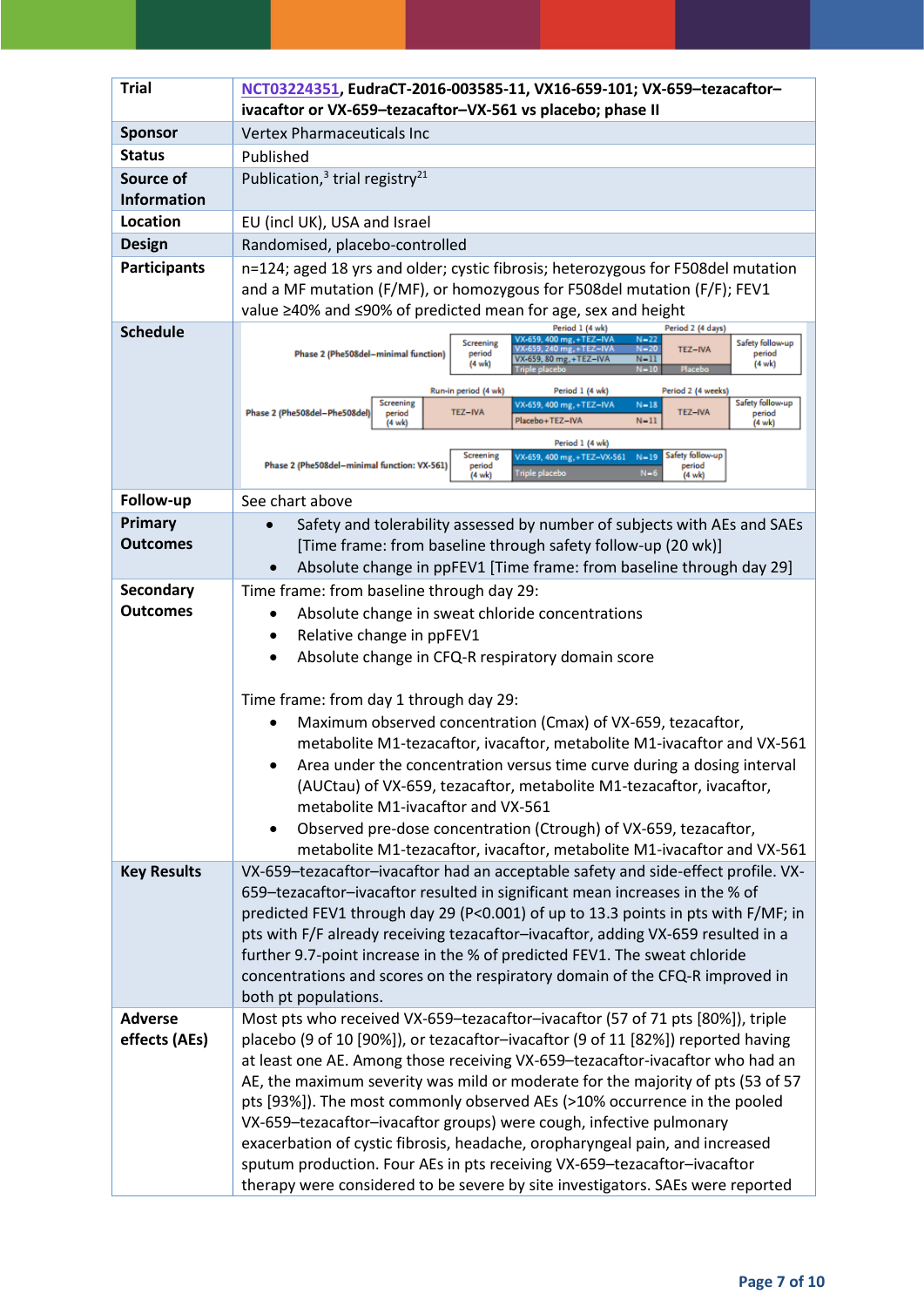| in 7 pts (10%) who received VX-659-tezacaftor-ivacaftor, 3 pts (30%) who           |
|------------------------------------------------------------------------------------|
| received triple placebo, and 2 pts (18%) who received tezacaftor-ivacaftor         |
| control. Most SAEs were infective pulmonary exacerbations of CF requiring          |
| hospitalization. No deaths occurred during the trial. There were no AEs leading to |
| discontinuation of the trial regimen in any pts who received VX-659-tezacaftor-    |
| ivacaftor.                                                                         |

# **ESTIMATED COST**

The cost of the treatment regimen of VX-659/tezacaftor/ivacaftor-FDC is not yet known.

# **ADDITIONAL INFORMATION**

# **RELEVANT GUIDANCE**

### **NICE GUIDANCE**

- NICE technology appraisal in development. Tezacaftor and ivacaftor combination therapy for treating cystic fibrosis with the F508del mutation (ID1303). Expected date of issue to be confirmed.
- NICE technology appraisal. Mannitol dry powder for inhalation for treating cystic fibrosis (TA266). November 2012.
- NICE guideline. Cystic fibrosis: diagnosis and management (NG78). October 2017.
- NICE quality standard. Cystic fibrosis (QS168). May 2018.

### **NHS ENGLAND (POLICY/COMMISSIONING) GUIDANCE**

- NHS England. Service Specification: Cystic fibrosis (adults). A01/S/a.
- NHS England. Service Specification: Cystic fibrosis (children). A01/S/b.

#### **OTHER GUIDANCE**

 Cystic Fibrosis Trust. Standards for the clinical care of children and adults with cystic fibrosis in the UK. Second ed. December 2011.<sup>13</sup>

# **REFERENCES**

1 Vertex Pharmaceuticals Inc. *Two Phase 3 Studies of the Triple Combination of VX-659, Tezacaftor and Ivacaftor Met Primary Endpoint of Improvement in Lung Function (ppFEV1) in People with Cystic Fibrosis.* 27 November 2018. Available from: [https://investors.vrtx.com/news-releases/news-release-details/two-phase-3-studies-triple](https://investors.vrtx.com/news-releases/news-release-details/two-phase-3-studies-triple-combination-vx-659-tezacaftor-and)[combination-vx-659-tezacaftor-and](https://investors.vrtx.com/news-releases/news-release-details/two-phase-3-studies-triple-combination-vx-659-tezacaftor-and) [Accessed 12 February 2019].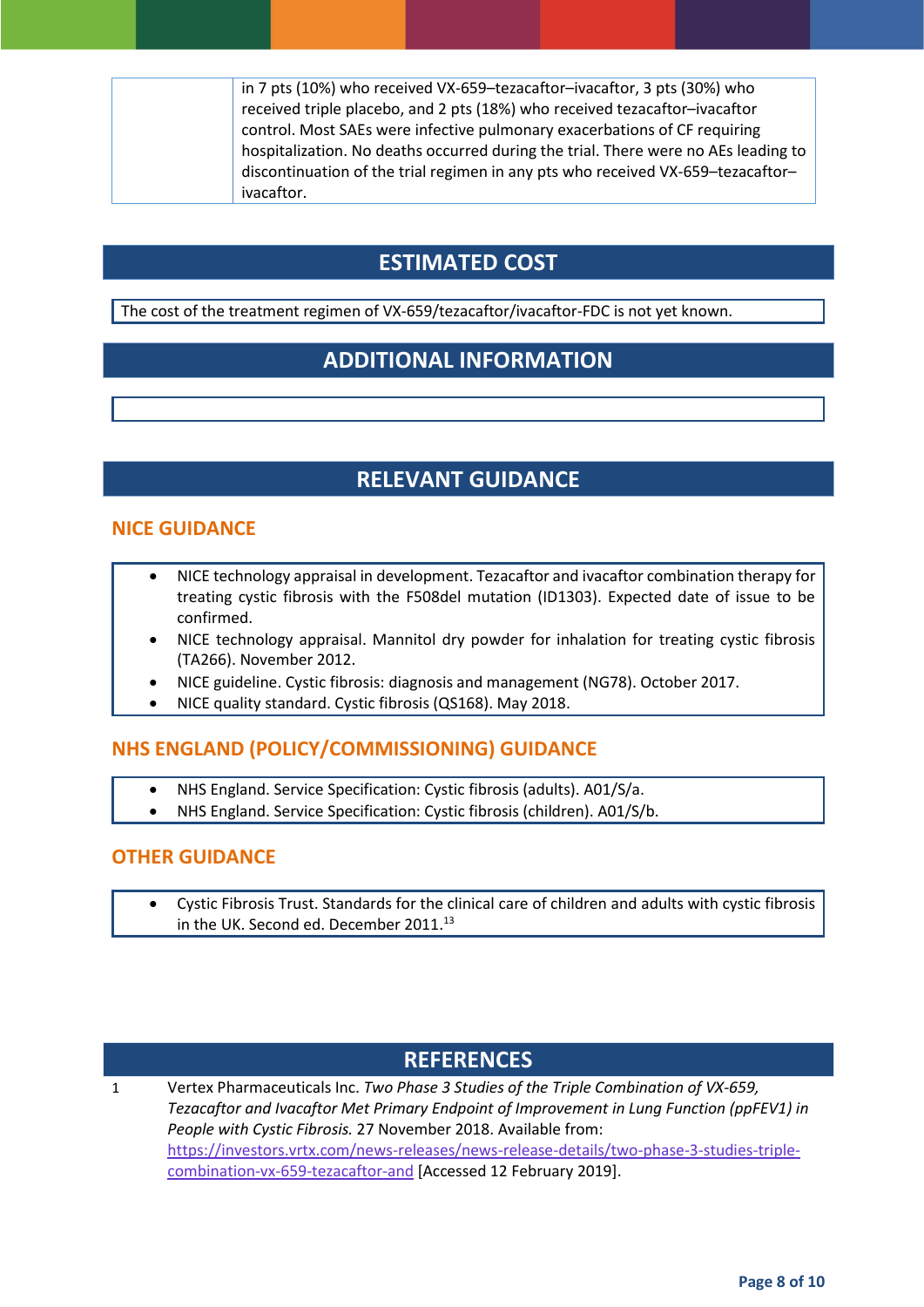- 2 Vertex Pharmaceuticals Inc. *CFTR Mutations Eligible for Phase 3 Studies of Investigational VX-659 or VX-445 Triple Combination Regimens in People with One F508del Mutation and One Minimal Function Mutation.* Available from: <https://www.vrtx.com/sites/default/files/VX659VX445Ph3MFmutations.pdf> [Accessed 18 March 2019].
- 3 Davies JC, Moskowitz SM, Brown C, Horsley A, Mall MA, McKone EF, et al. VX-659–Tezacaftor– Ivacaftor in Patients with Cystic Fibrosis and One or Two Phe508del Alleles. *New England Journal of Medicine*. 2018;379(17):1599-611. Available from: [https://www.nejm.org/doi/full/10.1056/NEJMoa1807119.](https://www.nejm.org/doi/full/10.1056/NEJMoa1807119)
- 4 Electronic Medicines Compendium. *Symkevi 100 mg/150 mg film coated tablets.* Available from:<https://www.medicines.org.uk/emc/product/9634/smpc> [Accessed 27 February 2019].
- 5 ClinicalTrials.gov. *A Phase 3 Study of VX-659 Combination Therapy in Subjects With Cystic Fibrosis Heterozygous for the F508del Mutation and a Minimal Function Mutation (F/MF)*. *Trial ID: NCT03447249*. Status: Active, not recruiting. Available from: <https://www.clinicaltrials.gov/ct2/show/NCT03447249> [Accessed 12 February 2019].
- 6 ClinicalTrials.gov. *A Study Evaluating the Long Term Safety and Efficacy of VX-659 Combination Therapy*. *Trial ID: NCT03447262*. Status: Enrolling by invitation. Available from: <https://www.clinicaltrials.gov/ct2/show/NCT03447262> [Accessed 26 February 2019].
- 7 European Medicines Agency (EMA). *Public summary of opinion on orphan designation: Ivacaftor, potassium(benzenesulfonyl)({[6-(3-{2-[1-(trifluoromethyl)cyclopropyl]ethoxy}-1Hpyrazol-1-yl)-2-[(4S)-2,2,4-trimethylpyrrolidin-1-yl]pyridin-3-yl]carbonyl})azanide, tezacaftor for the treatment of cystic fibrosis*. Committee for Orphan Medicinal Products; 2019. Report No.: EMA/828863/2018. Available from: [https://www.ema.europa.eu/en/documents/orphan](https://www.ema.europa.eu/en/documents/orphan-designation/eu/3/18/2117-public-summary-opinion-orphan-designation-ivacaftor-potassiumbenzenesulfonyl6-3-2-1_en.pdf)[designation/eu/3/18/2117-public-summary-opinion-orphan-designation-ivacaftor](https://www.ema.europa.eu/en/documents/orphan-designation/eu/3/18/2117-public-summary-opinion-orphan-designation-ivacaftor-potassiumbenzenesulfonyl6-3-2-1_en.pdf)[potassiumbenzenesulfonyl6-3-2-1\\_en.pdf.](https://www.ema.europa.eu/en/documents/orphan-designation/eu/3/18/2117-public-summary-opinion-orphan-designation-ivacaftor-potassiumbenzenesulfonyl6-3-2-1_en.pdf)
- 8 European Commission. *Union Register of medicinal products for human use.* Available from: <http://ec.europa.eu/health/documents/community-register/html/h1306.htm> [Accessed 27 February 2019].
- 9 European Medicines Agency (EMA). *EU/3/17/1828.* Available from: <https://www.ema.europa.eu/en/medicines/human/orphan-designations/eu3171828> [Accessed 20 March 2019].
- 10 Electronic Medicines Compendium. *Kalydeco 150 mg film-coated tablets.* Available from: <https://www.medicines.org.uk/emc/product/3040/smpc> [Accessed 20 March 2019].
- 11 European Medicines Agency (EMA). *EU/3/08/556.* Available from: <https://www.ema.europa.eu/en/medicines/human/orphan-designations/eu308556> [Accessed 20 March 2019].
- 12 ClinicalTrials.gov. *Evaluation of VX-659/TEZ/IVA in Cystic Fibrosis Subjects 6 Through 11 Years of Age*. *Trial ID: NCT03633526*. Status: Recruiting. Available from: <https://www.clinicaltrials.gov/ct2/show/NCT03633526> [Accessed 27 February 2019].
- 13 Cystic Fibrosis Trust. *Standards for the clinical care of children and adults with cystic fibrosis in the UK*. 2011. Available from: [https://www.cysticfibrosis.org.uk/~/media/documents/the](https://www.cysticfibrosis.org.uk/~/media/documents/the-work-we-do/care/consensus-docs-with-new-address/cystic-fibrosis-trust-standards-of-care.ashx?la=en)[work-we-do/care/consensus-docs-with-new-address/cystic-fibrosis-trust-standards-of](https://www.cysticfibrosis.org.uk/~/media/documents/the-work-we-do/care/consensus-docs-with-new-address/cystic-fibrosis-trust-standards-of-care.ashx?la=en)[care.ashx?la=en.](https://www.cysticfibrosis.org.uk/~/media/documents/the-work-we-do/care/consensus-docs-with-new-address/cystic-fibrosis-trust-standards-of-care.ashx?la=en)
- 14 UK Cystic Fibrosis Registry. *Cystic Fibrosis: Strength in Numbers. Annual Data Report 2017*. August 2018. Available from[: https://www.cysticfibrosis.org.uk/~/media/documents/the](https://www.cysticfibrosis.org.uk/~/media/documents/the-work-we-do/uk-cf-registry/2017-registry-annual-data-report-interactive.ashx?la=en)[work-we-do/uk-cf-registry/2017-registry-annual-data-report-interactive.ashx?la=en.](https://www.cysticfibrosis.org.uk/~/media/documents/the-work-we-do/uk-cf-registry/2017-registry-annual-data-report-interactive.ashx?la=en)
- 15 NHS Digital. *Hospital Admitted Patient Care Activity, 2017-18: Diagnosis*. Available from: [https://digital.nhs.uk/data-and-information/publications/statistical/hospital-admitted](https://digital.nhs.uk/data-and-information/publications/statistical/hospital-admitted-patient-care-activity/2017-18)[patient-care-activity/2017-18](https://digital.nhs.uk/data-and-information/publications/statistical/hospital-admitted-patient-care-activity/2017-18) [Downloaded 27 November 2018].
- 16 National Institute for Health and Care Excellence. *Cystic fibrosis: diagnosis and management* (*NG78)*. Last Update Date: October 2017. Available from: <https://www.nice.org.uk/guidance/ng78> [Accessed 27 February 2019].